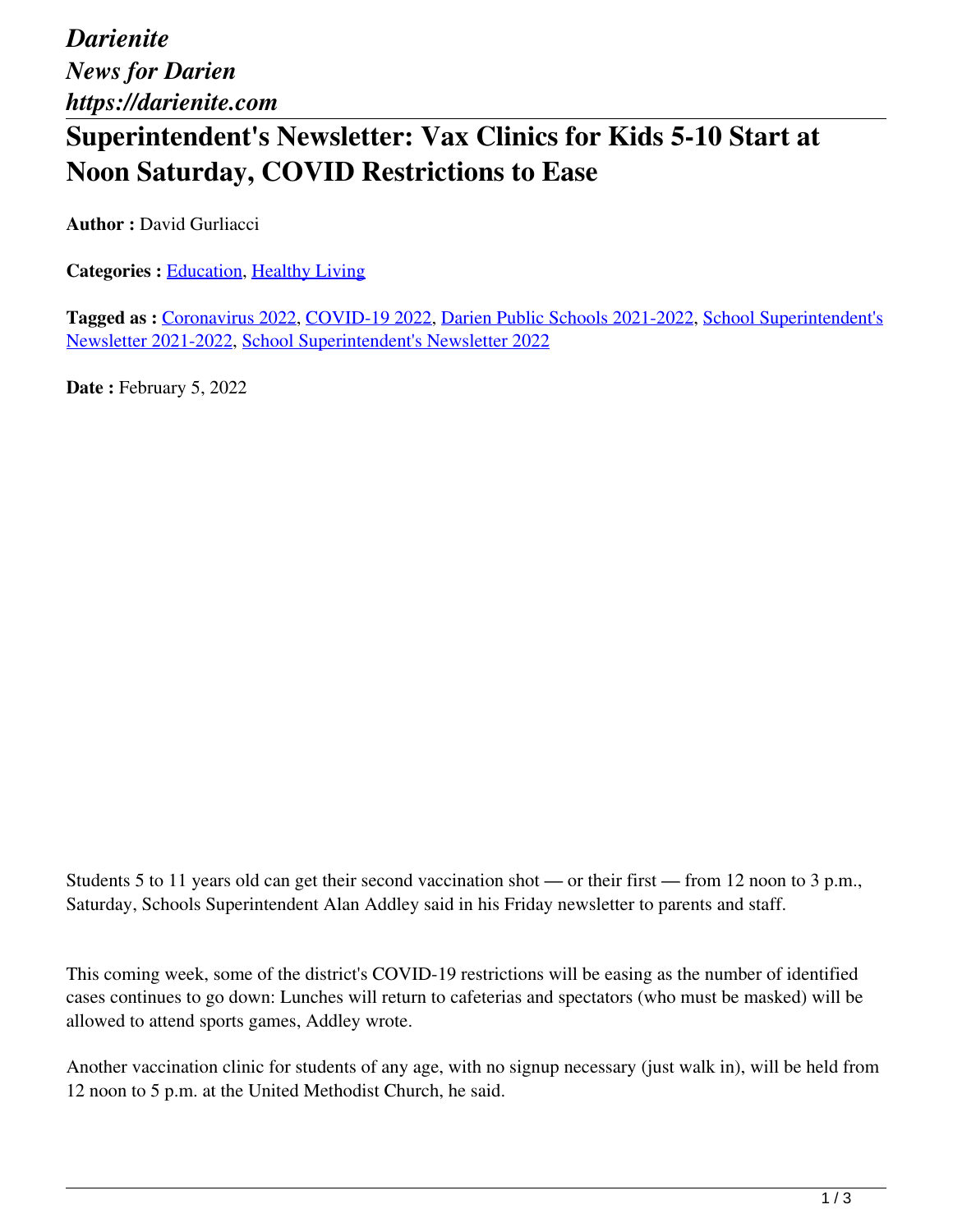## *Darienite News for Darien https://darienite.com* **Full Text**

Feb. 4, 2022

Dear Families & Staff,

Earlier this week Punxsutawney Phil predicted six more weeks of below average temperatures. Perhaps the conditions aren't quite as wintery for us today as Phil was thinking they might be, but thank you for your flexibility and accommodating the need to close school again for another unrealized forecast of frozen precipitation and hazardous road conditions. The safety of students and staff remains the priority in making these decisions.

**Superintendent's 2022-2023 FY23 Budget:** The Board will continue budget discussions next Tuesday, Feb. 8 at 7:30 p.m. during their regular meeting. Items on the board's add/cut list will be discussed and voted on for action. The Board will adopt its FY23 Budget.

**Strategic Plan**: The final goal (seven) in the **Strategic Plan** is Improving Technology to Support Teaching and Learning. This goal includes two strategies,

1. Ensuring strategic utilization of technology to enrich, support and inspire teaching and learning, and, 2. Establishing and managing a secure, reliable and dynamic technology system for effective and efficient district operations.

Expanded use of technology has helped us navigate a challenging time in education. The technology goal in the Strategic Plan allows us to build on the momentum we have gained in the area of technology. Please visit goal area seven in our Strategic Plan to learn more about our actions and measures related to this goal area.

As we continue to closely monitor COVID metrics specific to the Darien community, we are very encouraged and cautiously optimistic with **a low rate of new COVID cases and high level of immunity** in the schools and community. Upon review of this encouraging trend with the District Medical Team we will begin to revise some of our mitigation practices to resume more normal routines.

Over the course of next week we are transitioning to the following:

**1.** *Lunch* will resume in the cafeteria/dining areas at all schools. We will continue to enforce distancing and hand-washing. Special arrangements will be made for students returning to school on Day 6 to 10 after testing positive for COVID.

**2.** *Lifting the Restriction on Spectator Attendance at Athletic Events* will be lifted at Darien public school district venues. Masks for all attendees will still be required.

**Vaccination Clinics for 5-11 years old** will be held this Saturday, Feb. 5 from 12 noon to 3 p.m. at the Darien Town Hall. While this clinic was set up as a second dose clinic (first dose Jan. 8), it is also open to ALL eligible students who have not received their first dose.